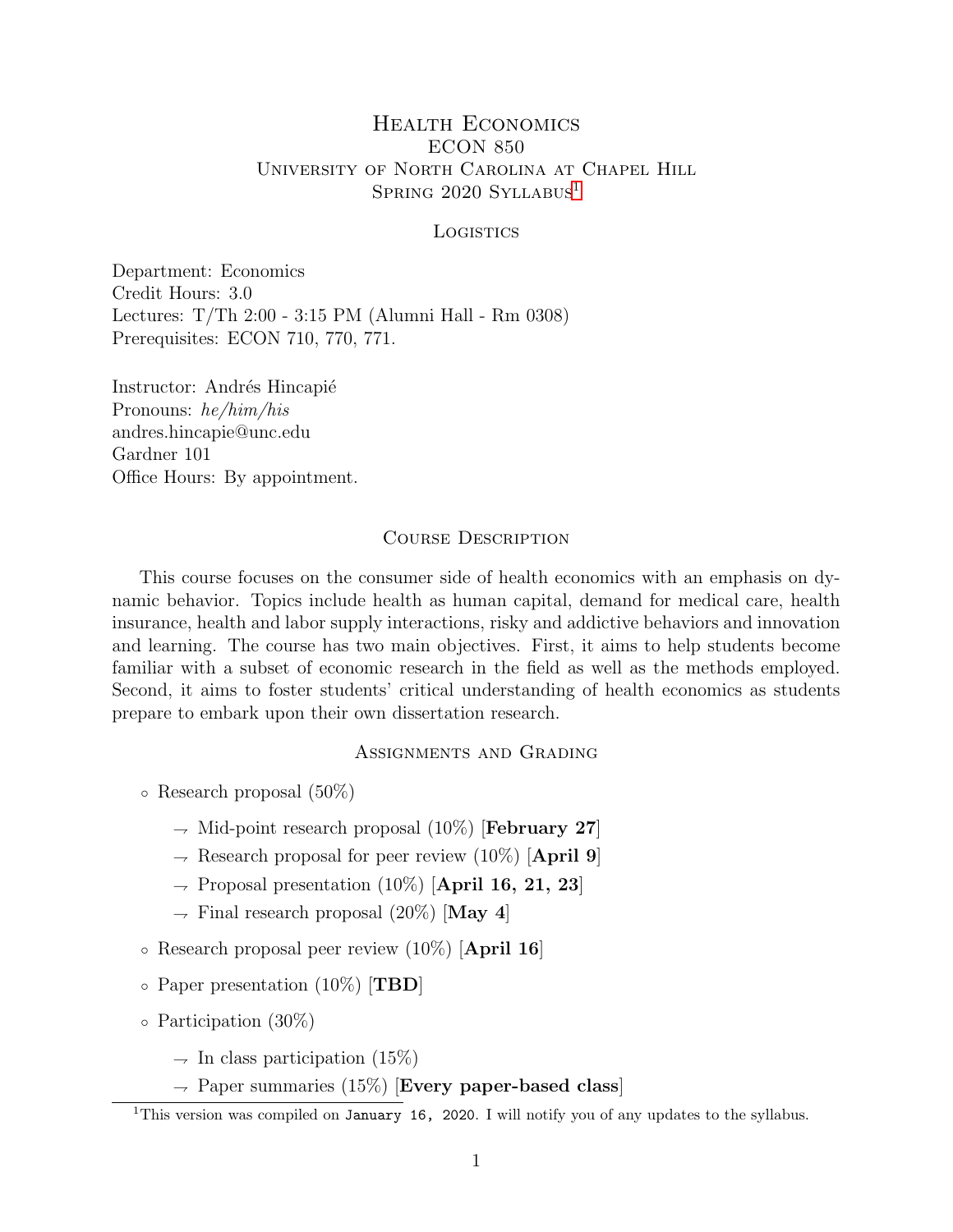Research groups and topic. Students are allowed and encouraged to work in groups of any size from one to three members. If a students would like to work with someone but they do not know people in the class they can submit their names to me (via an email) and I will pair you with other students looking to partner up. Emails with requests to be partnered up should be sent by **January 21**. Groups and a broad sketch of topic and research question should be sent to me on January 28. Failures to comply with the deadlines will be reflected in your participation grade.

Mid-point research proposal. It should contain:

- Research question stated as clearly and sharply as possible.
- Motivation: two paragraphs motivating your question and its importance.
- Related literature: this should include a focal paper (or papers) that you plan to use as a model or benchmark for your paper and how your work relates.
- Data: summary statistics of key variables and one descriptive table that provides insight into your question of interest.
- Empirical model: write down your empirical equation(s). What is your estimation strategy? If your model is reduced form: explain how you identify your causal effect of interest and potential confounders. If your model is structural: explain how you identify your policy-invariant deep parameters of interest.

We will devote one or two classes to discuss mid-point research proposals. Be prepared to present your work.

Research proposal for peer review. It should be about 12-15 pages long (1.5 spacing, 1 inch margins, 12pt Times New Roman like font), and it should include:

- Abstract: 100 words or less (this can be single spaced).
- Introduction. The following questions should be answered concisely in (at most) the first three paragraphs of your introduction: What is your research question? What is the motivation for your research? Why do you think your research is a contribution to the literature?
- A thorough literature review.
- The theoretical model in your thesis.
- The empirical model for your thesis.
- Describe the data set that you will use.
- Provide and analyze summary statistics.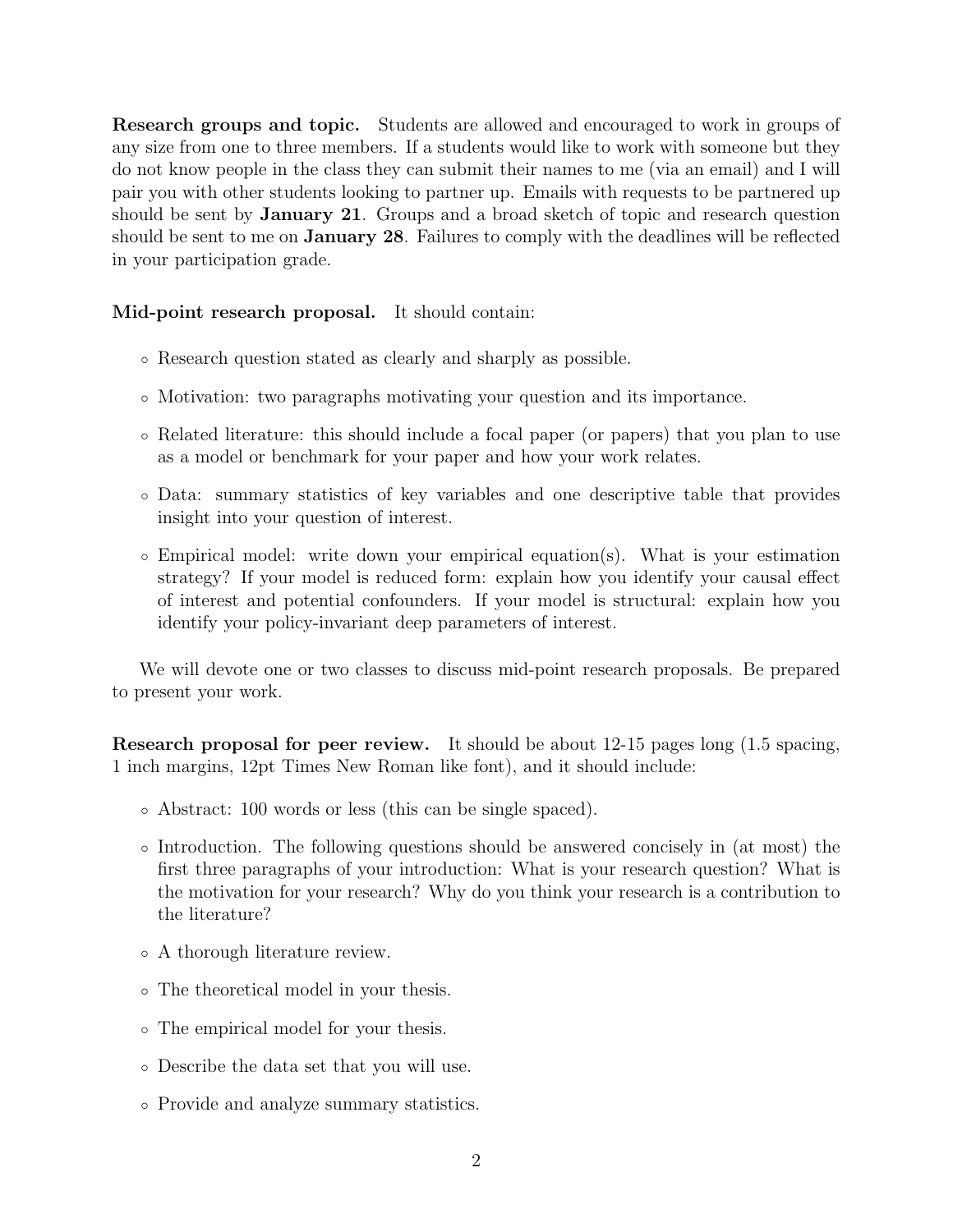- Define the econometric procedure that you will follow.
- Provide preliminary estimates of your model. (If your proposal is structural you may provide preliminary simulations of the model instead. In general, for structural models, check with me about what is acceptable progress.)
- Bibliography.

The proposal will be reviewed by one of your classmates. Each of you will provide detailed written comments to another student's proposal.

Proposal presentation. Depending on the number of research groups, we will devote several classes for research groups to present their proposals.

Final research proposal. A final version of the research proposal with modifications after discussion and comments must be submitted. It still should be about 12-15 pages long.

Research proposal peer review. Provide detailed written comments to another research group's proposal. Be prepared to present and discuss your comments.

Paper presentation. Every student will lead at least one class during the semester.

In-class participation. Participation is critical for the success of the class. I expect you to come to each class having read the papers and prepared to discuss them. The more ready and willing you are to ask questions and provide your opinion, the more you will learn. Being prepared for class, classroom attendance and participation will all be factored into the final in class-participation grade.

Paper summaries. In order to provide an basic ground for discussion you will do a summary of each paper we discuss in class by providing a brief (one to two sentence) responses to each of questions 1 to 5 of the guidelines for reading papers (see below), along with 1 critique and 1 research question that occurred to you from reading the paper. Bring a printed copy of your summary to class. No summaries are needed for handbook chapters.

## Course Topics Outline

1. Introduction; 2. Demand for Medical Care; 3. Health Insurance; 4. Health and the Labor Market; 5. Consumption of Addictive Goods; 6. Other Topics (e.g. Innovation, Learning, Long-Term Care, Mental Health).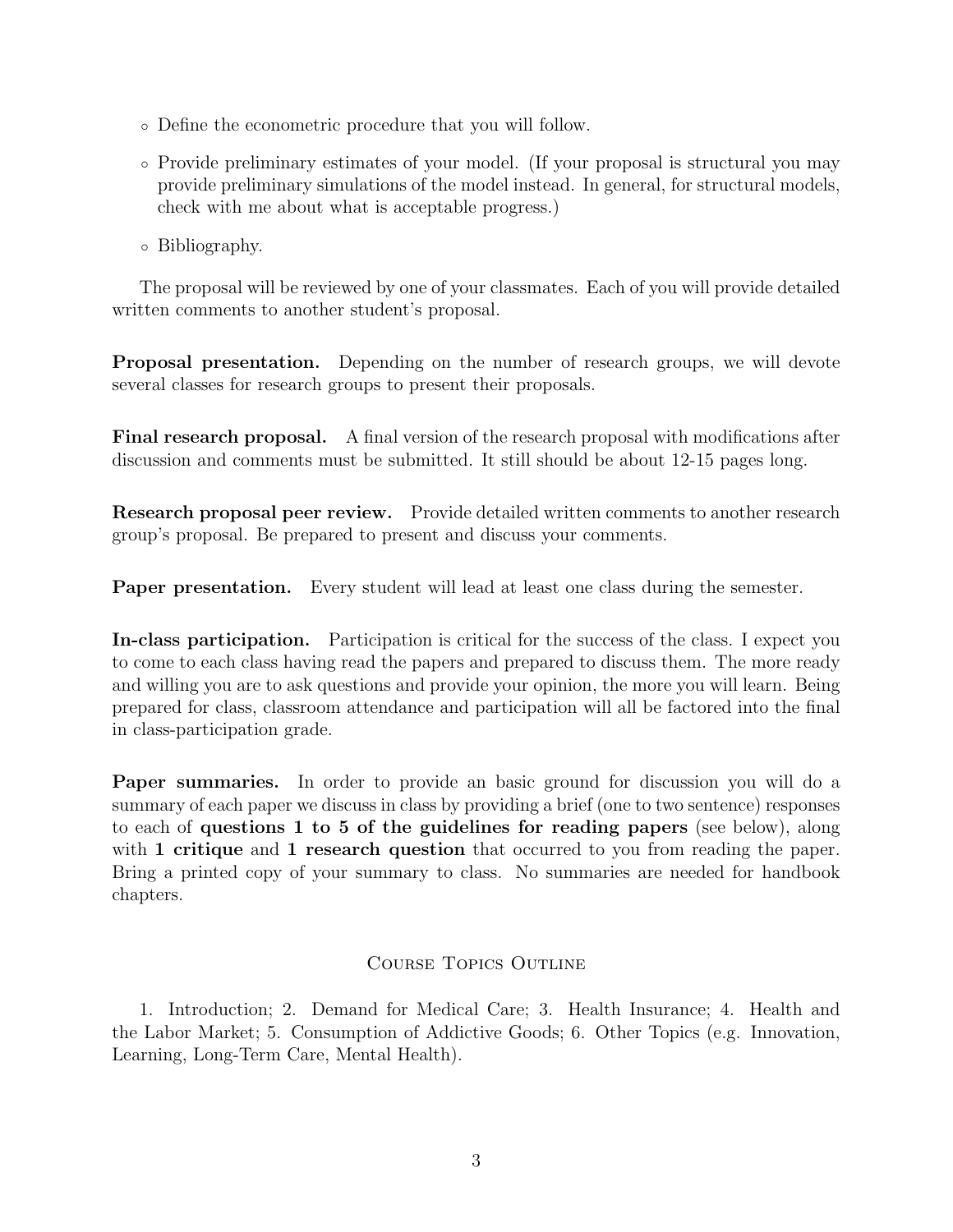| Week            | Day                     | <b>Date</b>      | <b>Topic</b>                      | Paper(s)                                        | Comments                 |
|-----------------|-------------------------|------------------|-----------------------------------|-------------------------------------------------|--------------------------|
| $\mathbf{1}$    | $\overline{T}$          | $\overline{1/7}$ | <b>NO CLASS</b>                   |                                                 | Classes start Jan 8      |
| $\mathbf{1}$    | TH                      | 1/9              | Intro                             | Arrow (1963); Pauly (1988); Garber and Skinner  |                          |
|                 |                         |                  |                                   | (2008); Papanicolas, Woskie, and Jha (2018)     |                          |
| $\overline{2}$  | $\overline{T}$          | 1/14             | Demand for medical care           | Jones $(2000)$                                  |                          |
| $\,2$           | TH                      | 1/16             | Demand for medical care           | Jones $(2000)$                                  |                          |
| 3               | $\overline{T}$          | 1/21             | Demand for medical care           | Jones $(2000)$ ; Lewbel $(2019)$ (Sections 1-6) | Request partner email    |
| $\sqrt{3}$      | TH                      | 1/23             | Demand for medical care           | Manning et al. (1987)                           |                          |
| $\overline{4}$  | $\overline{\mathrm{T}}$ | $\frac{1}{28}$   | Demand for medical care           | Finkelstein et al. (2012)                       | Group and question email |
| $\overline{4}$  | TH                      | 1/30             | Demand for medical care           | Aron-Dine, Einav, and Finkelstein (2013)        |                          |
| $\overline{5}$  | $\overline{T}$          | $\sqrt{2/4}$     | Health insurance                  | Gilleskie and Thomas (2004)                     |                          |
| 5               | TH                      | 2/6              | Health insurance                  | Cutler and Zeckhauser (2000)                    |                          |
| 6               | $\overline{T}$          | $\frac{2}{11}$   | Health insurance                  | Rothschild and Stiglitz (1976)                  |                          |
| $\,6$           | TH                      | 2/13             | Health insurance                  | Liran, Finkelstein, and Cullen (2010)           |                          |
| $\overline{7}$  | $\overline{\mathrm{T}}$ | $\frac{2}{18}$   | Health insurance                  | Finkelstein, Hendren, and Luttmer (2019)        |                          |
| $\overline{7}$  | TH                      | 2/20             | Health and labor market           | Cronin $(2019)$                                 |                          |
| $\overline{8}$  | $\overline{T}$          | $\sqrt{2/25}$    | Health and labor market           | Gilleskie (1998)                                |                          |
| $8\,$           | TH                      | 2/27             | Mid-point proposal discussion     |                                                 | Mid-point proposal       |
| 9               | $\overline{T}$          | $\overline{3/3}$ | Health and labor market           | Dey and Flinn $(2005)$                          |                          |
| 9               | TH                      | 3/5              | Health and labor market           | Fang and Gavazza (2011)                         |                          |
| 10              | $\overline{\text{T}}$   | $\frac{3}{10}$   | <b>NO CLASS</b>                   |                                                 | Spring Break             |
| 10              | TH                      | 3/12             | NO CLASS                          |                                                 | Spring Break             |
| 11              | $\overline{T}$          | $\frac{3}{17}$   | Health and labor market           | Papageorge (2016)                               |                          |
| 11              | $\operatorname{TH}$     | 3/19             | Addictive goods                   | Becker, Grossman, and Murphy (1994)             |                          |
| $\overline{12}$ | $\overline{T}$          | 3/24             | Addictive goods                   | Darden $(2017)$                                 |                          |
| 12              | TH                      | 3/26             | Addictive goods                   | <b>TBD</b>                                      |                          |
| 13              | $\overline{T}$          | 3/31             | Other topics                      | Hamilton et al. $(2019)$                        |                          |
| 13              | TH                      | 4/2              | Other topics                      | Crawford and Shum (2005)                        |                          |
| 14              | $\overline{T}$          | 4/7              | Other topics                      | Chan and Hamilton $(2006)$                      |                          |
| 14              | TH                      | 4/9              | Other topics                      | <b>TBD</b>                                      | Proposal for peer review |
| 15              | $\overline{T}$          | 4/14             | Other topics                      | <b>TBD</b>                                      |                          |
| 15              | TH                      | 4/16             | Proposal presentations and review |                                                 | Peer review of proposal  |
| 16              | $\mathbf T$             | 4/21             | Proposal presentations and review |                                                 |                          |
| 16              | TH                      | 4/23             | Proposal presentations and review |                                                 | Classes end April 24     |
|                 | $\overline{\mathbf{M}}$ | 5/4              |                                   |                                                 | Paper proposal due       |

# Tentative Schedule - Spring 2020

Note: Make sure to check every week the updated syllabus for changes.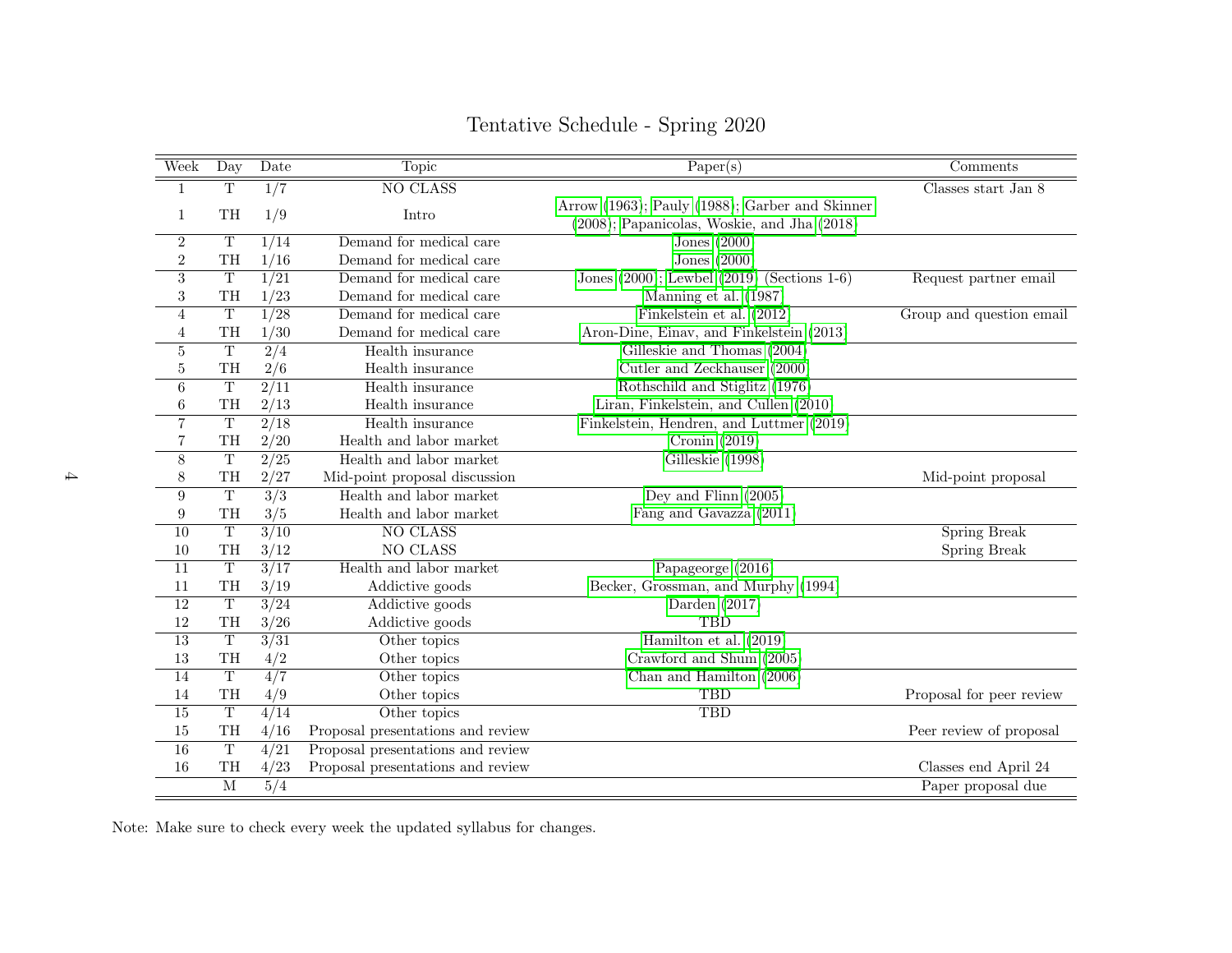## OTHER INFORMATION

#### USE OF ELECTRONIC DEVICES

Laptops, tablets, phones, or similar devices are not prohibited during the lecture, except when in-class activities require so. However, you should probably limit their use as much as possible to facilitate your interaction with the class. Be aware that I tend to ask questions to my students. So you probably want to remain engaged at all times.

#### HONOR CODE

You are expected to be honest and honorable in your fulfillment of course conduct and course assignments. Adherence to the honor code is required.<sup>[2](#page-4-0)</sup>

## Guidelines for Reading Papers

The first set of questions are geared toward helping you to make sure you have understood the main ideas of the paper. A good introduction should hit most (often all) of these points.

- 1. What is the primary question/issue/hypothesis that the author wanted to address?
- 2. Why is the question interesting or important? (This often includes a description of how the paper contributes to the literature.)
- 3. What data does the author use (if empirical paper)?
- 4. Give an intuitive description of the author's test or model. (This is key to making sure you've understood the paper. If the details of the model are confusing, take a step back and try to think about the underlying intuition.)
- 5. What are the author's findings or conclusions?

The second set of questions may help you to think critically about the paper.

- 6. Did you find the question interesting and relevant?
- 7. Are you convinced by the author's results/arguments? Why or why not?
- 8. Did they identify the effect they claimed to identify? Why or why not?
- 9. Did the results obtained justify the interpretation and conclusions? (Often this may include concerns about external validity or heterogeneous treatment effects.)

<span id="page-4-0"></span><sup>2</sup>See https://studentconduct.unc.edu/sites/studentconduct.unc.edu/files/documents/Instrument.pdf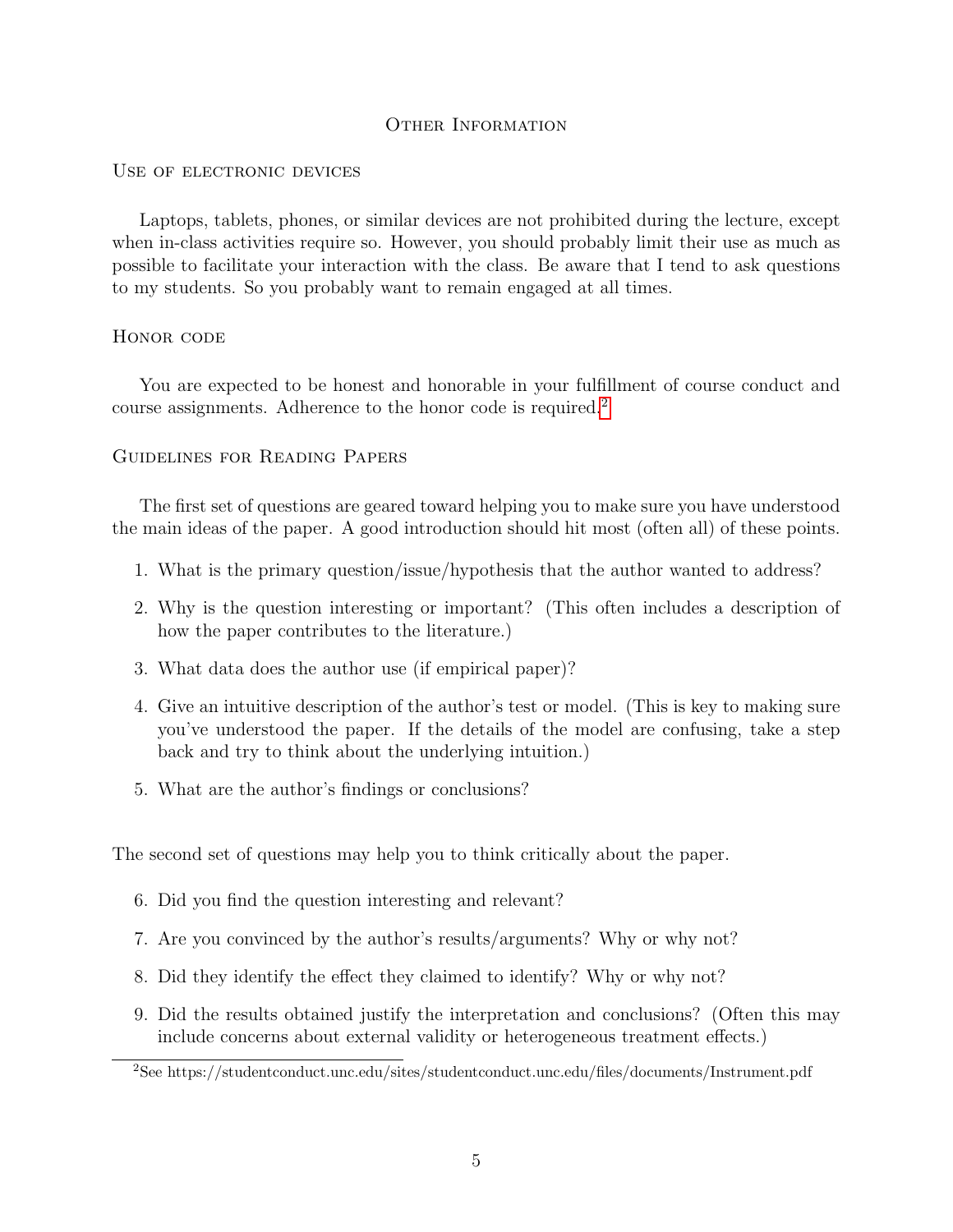10. Were the findings well supported by economic theory? In the cases where the paper does not have a clear theoretical model, do you think a model would have been helpful or that the lack thereof might lead to erroneous conclusions?

## **SEMINARS**

Students are encouraged to attend the seminars listed below. At this point in your graduate career these are great sources for ideas as you look for field paper and dissertation topics.

- Triangle Health Economics Workshop: <http://thew.web.unc.edu>
- UNC Applied Micro: <https://econ.unc.edu/seminars/applied-microeconomics/>
- UNC Applied Micro (student workshop): TBD, email Klara Peter to be included in the listserv.
- Duke Health Economics Events: <https://econ.duke.edu/events/health-economics>

#### Other Resources

If you ever need assistance from a librarian, Nancy Lovas is the economics librarian. She is available to work with you on your research if you were to need it. You can email or meet with her to talk about developing a research question, identifying databases, how to search for information, literature reviews, finding datasets, and more. You can make an appointment with Nancy at https://calendar.lib.unc.edu/appointments/business or contact her via email at nancy64@email.unc.edu. In addition, Professor Gilleskie's old syllabus has a number of data sources you may want to check out.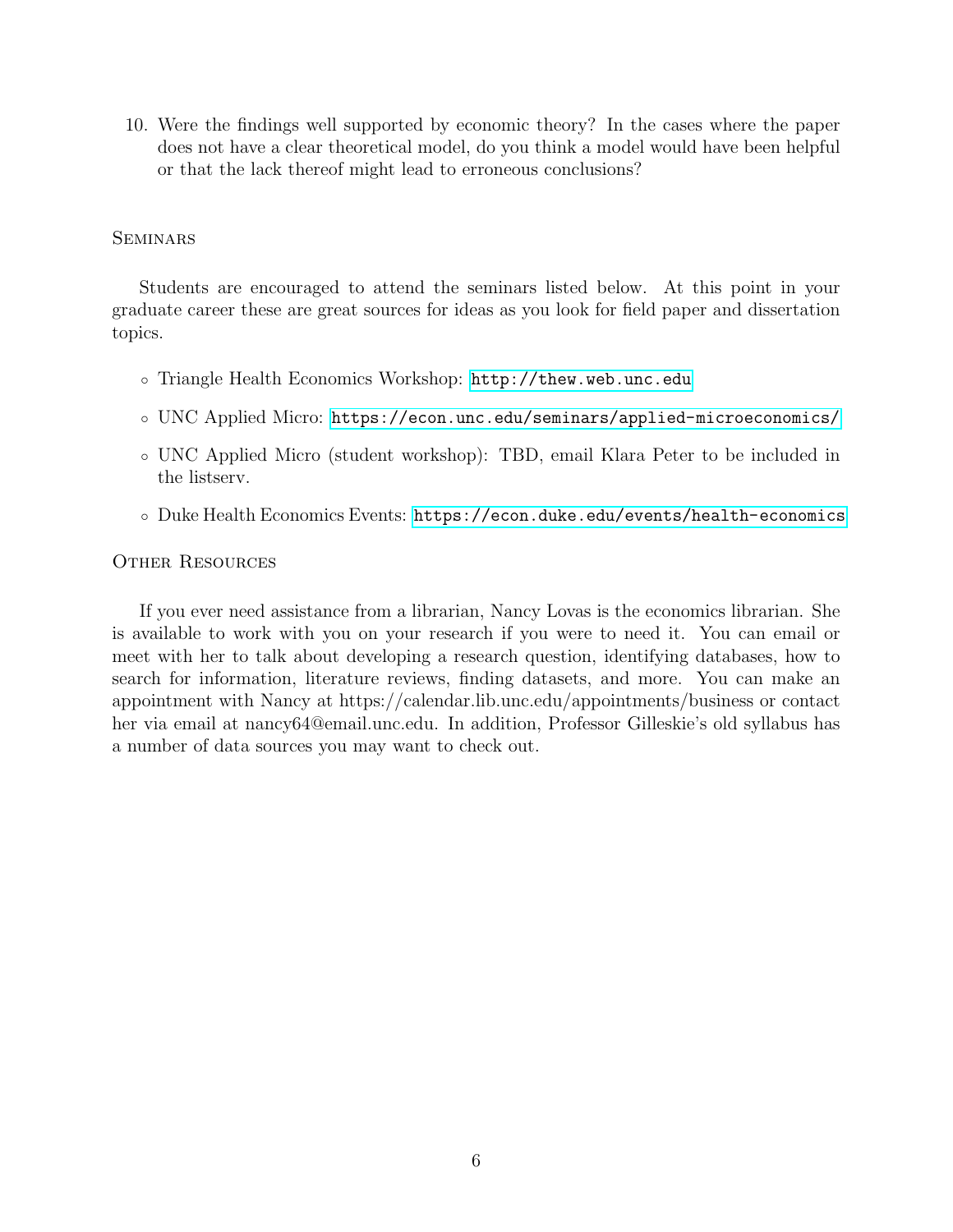## <span id="page-6-13"></span><span id="page-6-12"></span><span id="page-6-11"></span><span id="page-6-10"></span><span id="page-6-9"></span><span id="page-6-8"></span><span id="page-6-7"></span><span id="page-6-6"></span><span id="page-6-5"></span><span id="page-6-4"></span><span id="page-6-3"></span><span id="page-6-2"></span><span id="page-6-1"></span><span id="page-6-0"></span>References

- Aron-Dine, Aviva, Liran Einav, and Amy Finkelstein. 2013. "The RAND Health Insurance Experiment, Three Decades Later." Journal of Economic Perspectives 27 (1):197–222.
- Arrow, K.J. 1963. "Uncertainty and the Welfare Economics of Medical Care." The American economic review 53 (5):941–973.
- Becker, Gary S., Michael Grossman, and Kevin M. Murphy. 1994. "An Empirical Analysis of Cigarette Addiction." The American Economic Review 84 (3):396–418.
- Chan, T.Y. and B.H. Hamilton. 2006. "Learning, Private Information, and the Economic Evaluation of Randomized Experiments." Journal of Political Economy 114 (6):997–1040.
- Crawford, G.S. and M. Shum. 2005. "Uncertainty and Learning in Pharmaceutical Demand." Econometrica :1137–1173.
- Cronin, Chris. 2019. "Insurance-Induced Moral Hazard: A Dynamic Model of Within-Year Medical Care Decision Making Under Uncertainty." International Economic Review 60 (1):187–218.
- Cutler, David M. and Richard J. Zeckhauser. 2000. "The Anatomy of Health Insurance." In Handbook of Health Economics, vol. 1A, edited by Anthony J. Culyer and Joseph P. Newhouse, chap. 11. Elsevier, North-Holland, 563–643.
- Darden, Michael. 2017. "Smoking, Expectations, and Health: A Dynamic Stochastic Model of Lifetime Smoking Behavior." Journal of Political Economy 125 (5):1465–1522.
- Dey, Matthew S. and Christopher J. Flinn. 2005. "An Equilibrium Model of Health Insurance Provision and Wage Determination." Econometrica 73 (2):571–627.
- Fang, Hanming and Alessandro Gavazza. 2011. "Dynamic Inefficiencies in an Employment-Based Health Insurance System: Theory and Evidence." American Economic Review 101 (7):3047–3077.
- Finkelstein, Amy, Nathaniel Hendren, and Erzo F. P. Luttmer. 2019. "The Value of Medicaid: Interpreting Results from the Oregon Health Insurance Experiment." Journal of Political Economy 127 (6):2836–2874.
- Finkelstein, Amy, Sarah Taubman, Bill Wright, Mira Bernstein, Jonathan Gruber, Joseph P. Newhouse, Heidi Allen, Katherine Baicker, and Oregon Health Study Group. 2012. "The Oregon Health Insurance Experiment: Evidence from the First Year." The Quarterly Journal of Economics 127 (3):1057–1106.
- Garber, Alan M. and Jonathan Skinner. 2008. "Is American Health Care Uniquely Inefficient?" The Journal of Economic Perspectives 22 (4):27–50.
- Gilleskie, Donna. 1998. "A Dynamic Stochastic Model of Medical Care Use and Work Absence." Econometrica 66 (1):1–45.